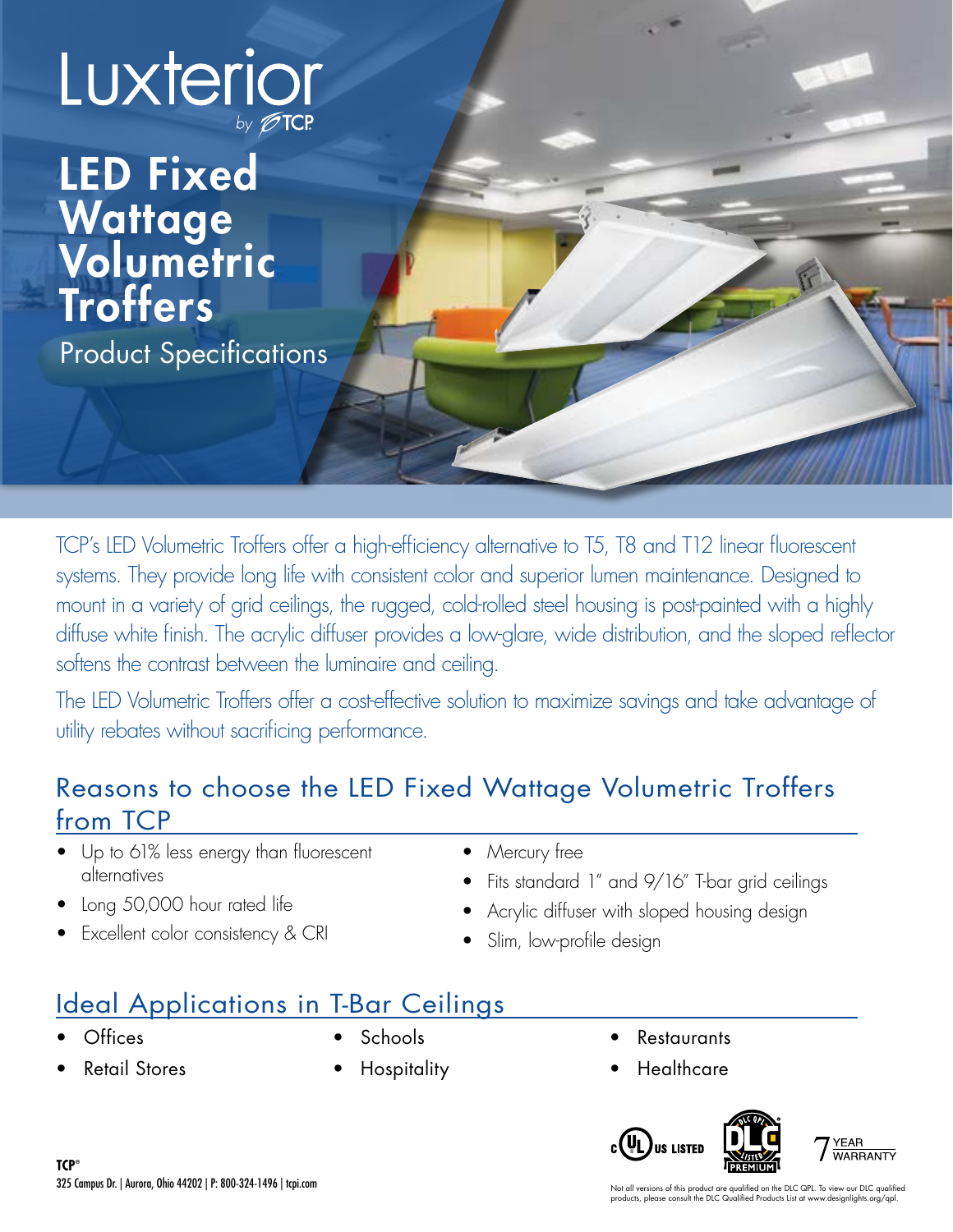

# LED Fixed Wattage Volumetric Troffers

## **Specifications**

| Wattage (W) |                        |
|-------------|------------------------|
|             |                        |
|             |                        |
| Lumens (L)  |                        |
|             |                        |
|             |                        |
|             |                        |
|             |                        |
|             |                        |
|             |                        |
|             |                        |
|             |                        |
|             |                        |
|             | IP20, DLC v5.0 Premium |
|             |                        |



### Replacement Strategy

| <b>SYSTEM</b>                                                                                     | <b>BALLAST</b><br><b>FACTOR</b>     | <b>LUMENS</b>                        | <b>INPUT</b><br><b>WATTS*</b> | <b>LED ENERGY</b><br><b>SAVINGS</b> |
|---------------------------------------------------------------------------------------------------|-------------------------------------|--------------------------------------|-------------------------------|-------------------------------------|
| TCP LED Volumetric Troffer - 2x2                                                                  |                                     | 3800                                 | 29                            |                                     |
| 2 Lamp 34W T12 U-Bend<br>2 Lamp 32W T8 U-Bend<br>2 Lamp 24W T5HO                                  | 0.88<br>0.88<br>1.0                 | 4420<br>4275<br>3145                 | 74<br>58<br>54                | 61%<br>50%<br>46%                   |
| TCP LED Volumetric Troffer - 2x4                                                                  |                                     | 6000                                 | 46                            |                                     |
| 3 Lamp 32W T8 HBF<br>3 Lamp 32W T8 NBF<br>2 Lamp 32W T8 HBF<br>2 Lamp 28W T5<br>2 Lamp 32W T8 NBF | 1.18<br>0.88<br>1.18<br>1.0<br>0.88 | 6960<br>6681<br>4658<br>4675<br>4468 | 93<br>89<br>65<br>63<br>59    | 51%<br>48%<br>29%<br>27%<br>22%     |

\*Actual wattage may differ by +/- 5%, when operating between 120-277V +/- 10%.

NOTE: Charts show system lumens (delivered lumens), NOT straight lamp lumen output. This is calculated as follows: System lumens = mean lumens  $x$  # lamps  $x$  ballast factor  $x$  luminaire efficiency factor

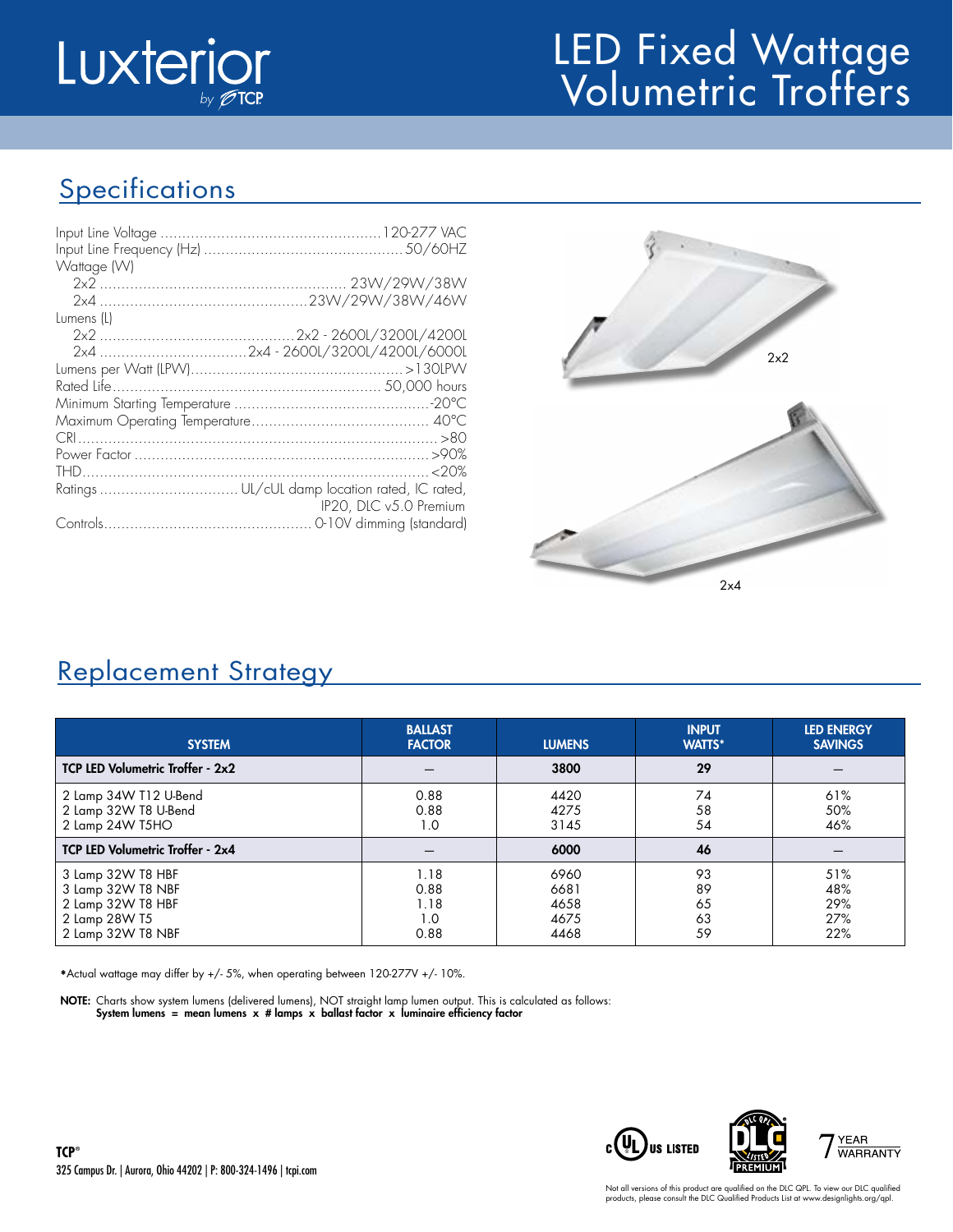# Luxterior

# 2x2 LED Fixed Wattage Volumetric Troffers

### **Applications**

The TCP LED Volumetric Luminaires are high efficiency alternatives to T5, T8 and T12 linear fluorescent troffers. Our intelligent high performance LED light engines and drivers deliver long life, consistent color, and superior lumen maintenance. Applications include offices, schools, retail locations, hospitals, and other T-grid ceilings.

### **Construction**

The TCP LED volumetric troffer is constructed of rugged cold-rolled steel, post painted with a highly diffuse white finish, and an acrylic diffuser. The housing is designed to mount in a variety of grid ceiling types.

### **Electrical**

All electrical components are cULus listed. TCP high efficiency drivers provide consistent power to ensure even lighting from the long life LEDs. Each driver is wattage selectable and paired with a high quality LED light engine to deliver long life and high quality light. Full range 0-10V dimming is optional.

### **Optics**

The acrylic diffuser conceals the LEDs while providing a highly diffuse, lowglare light. The smooth white reflector integrates into the diffuser creating soft illumination and distributing the light evenly in a wide pattern. The sloped design also softens the contrast between the luminaire and ceiling.



Seven year limited warranty against defects in manufacturing.

IC Rated RoHS Compliant DLC v5.0 Premium

**Warranty** 

### Listings Lumen Maintenance

UL/cUL Listed L90> 36,000 hours

## Catalog Ordering Matrix Example: TRV2UZD2330K

| <b>TRV</b>                 |                    |                 | ZD                   |                                                                |                                                                  |                              |
|----------------------------|--------------------|-----------------|----------------------|----------------------------------------------------------------|------------------------------------------------------------------|------------------------------|
| <b>FAMILY</b>              | <b>SIZE</b>        | <b>VOLTAGE</b>  | <b>DIMMING</b>       | WATTAGE <sup>1,2,3</sup>                                       | <b>COLOR</b><br><b>TEMPERATURE</b>                               | <b>OPTIONS</b>               |
| $TRY = Volumetric Troffer$ | $2 = 2' \times 2'$ | $U = 120V-277V$ | $ZD = 0.10V$ Dimming | $23 = 2600$ Lumens<br>$29 = 3200$ Lumens<br>$38 = 4200$ Lumens | $30K = 3000K$<br>$35K = 3500K$<br>$41K = 4100K$<br>$50K = 5000K$ | <b>EB</b> - Emergency Backup |

<sup>1</sup> Approximate lumen output. Actual performance may vary based on CCT, options selected and end user application.

<sup>2</sup> Actual wattage may differ by +/- 5%; when operating between 120-277V +/- 10%.

<sup>3</sup> 23W and 29W are permanently fixed; 38W is adjustable to 38W, 29W, or 23W

### Accessories:

| <b>Item Number</b> | <b>Description</b>                        | <b>Item Number</b> | <b>Description</b>                                                  |
|--------------------|-------------------------------------------|--------------------|---------------------------------------------------------------------|
| DTSK4              | SURFACE MOUNT KIT FOR 2X4 TROFFER (WHITE) | DTFLK4             | I RECESS MOUNT FLANGE KIT FOR 2X4 TROFFERS.<br>  and panels (White) |
| <b>YHANGER6PK</b>  | I Y FIT CABIF HANGFR 6 PACK .             | <b>DRVEXTCABLE</b> | I 3FT DRIVER EXTENSION CABIE.                                       |

For the most up-to-date specs and warranty information, please visit www.tcpi.com

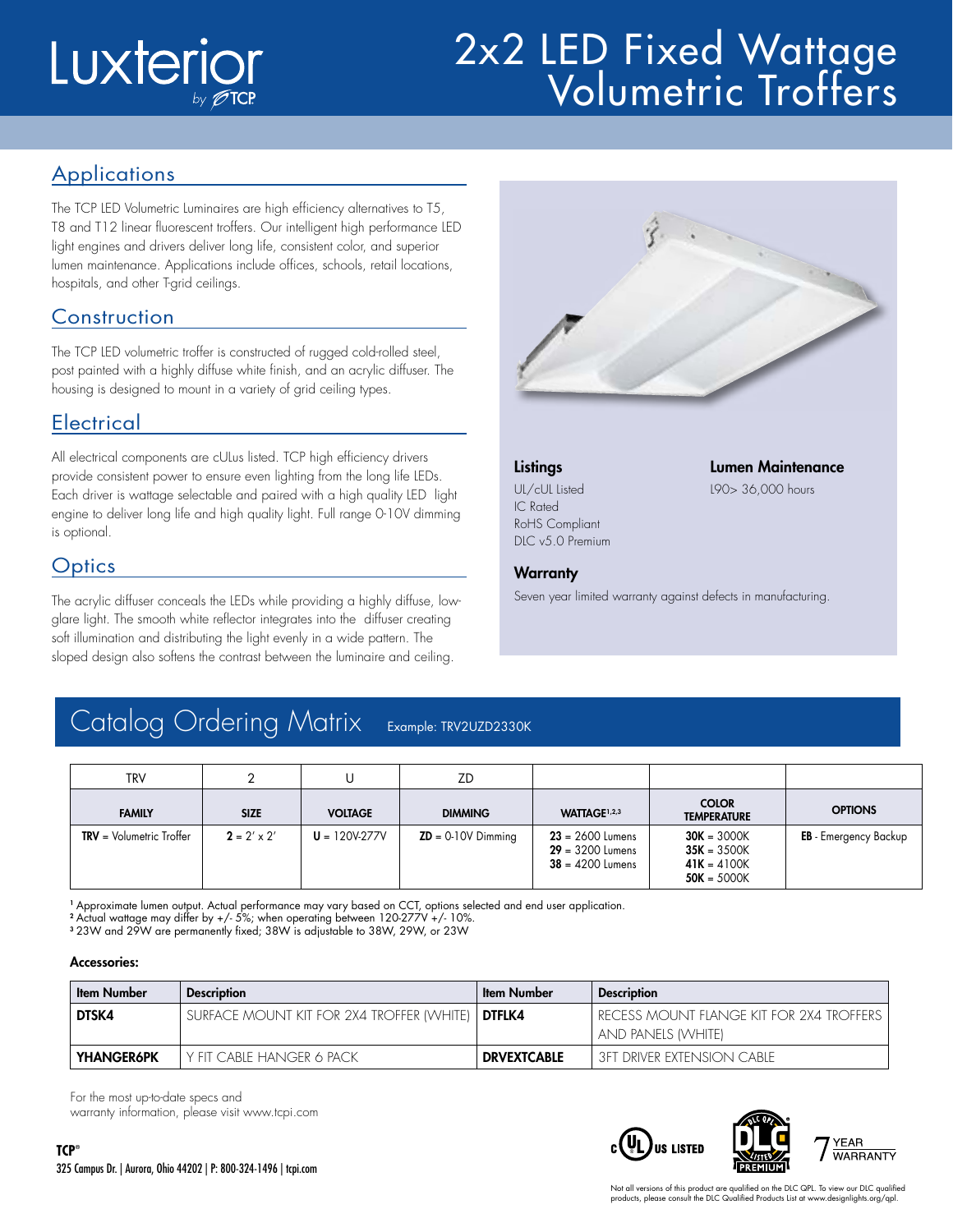

## 2x2 LED Fixed Wattage Volumetric Troffers

### Dimensions and Mounting Data



### Photometric Report

Based on photometric data for TCP Item # TRV2UZA3830K

### Polar Graph



Maximum Candela = 1671.01 Located At Horizontal Angle = 10, Vertical Angle = 5 # 1 - Vertical Plane Through Horizontal Angles (0 - 190) (Through Max. Cd.) # 2 - Horizontal Cone Through Vertical Angle (5) (Through Max. Cd.)

### Average Luminance candelas/square meter (cd/sq.m)

| Angle In<br><b>Degrees</b> | Average<br>0-Deg | Average<br>45-Deg | Average<br>90-Deg |
|----------------------------|------------------|-------------------|-------------------|
| 45                         | 3788             | 4043              | 4385              |
| 55                         | 3530             | 3930              | 4460              |
| 65                         | 3190             | 3840              | 4691              |
| 75                         | 2600             | 3900              | 5273              |
| 85                         | 462              | 3433              | 3393              |

Specifications and dimensions subject to change without notice.





### Coefficients of Utilization – Zonal Cavity Method

同

|                |     |     |    | <b>Effective Floor Cavity Reflectance 0.20</b> |      |     |          |     |    |    |    |    |             |                |     |     |     |     |
|----------------|-----|-----|----|------------------------------------------------|------|-----|----------|-----|----|----|----|----|-------------|----------------|-----|-----|-----|-----|
| RC             |     | 80  |    |                                                |      | 70  |          |     |    | 50 |    |    | 30          |                |     | 10  |     |     |
| RW             | 70  | 50  | 30 | 10                                             | 70   | 50  | 30       | 10  | 50 | 30 | 10 | 50 | 30          | 10             | 50. | 30  | 10  |     |
| O              | 119 | 19  | 19 | 19                                             | 116. | 116 | 16       | 116 |    |    |    |    | 106 106 106 |                | 102 | 102 | 102 | 100 |
|                | 108 | 103 | 99 | 94                                             | 10.5 | Ю   | 97       | 93  | 96 | 93 | 90 | 92 | 90          | 87             | 89  | 87  | 85  | 82  |
| $\mathfrak{D}$ | 98  | 89  | 82 | 76                                             | 95   | 87  | 81       | 75  | 84 | 78 | 73 | 80 | 76          | 72             | 77  | 74  | 70  | 68  |
| 3              | 89  | 78  | 70 | 63                                             | 86   | 76  | 69       | 62  | 73 | 67 | 61 |    | 65          | 60             | 68  | 63  | 59  | 57  |
| 4              | 81  | 69  | 60 | 53                                             | 79   | 68  | 59       | 53  | 65 | 58 | 52 | 63 | 56          | 5 <sup>1</sup> | 61  | 55  | 50  | 48  |
| 5              | 75  | 62  | 52 | 46                                             | 73   | 60  | 52       | 45  | 58 | 51 | 45 | 56 | 49          | 44             | 54  | 48  | 44  | 42  |
| 6              | 69  | 55  | 46 | 40                                             | 67   | 54  | 46       | 39  | 53 | 45 | 39 | 51 | 44          | 39             | 49  | 43  | 38  | 36  |
|                | 64  | 50  | 41 | 35                                             | 62   | 49  | $\Delta$ | 35  | 48 | 40 | 35 | 46 | 39          | 34             | 45  | 39  | 34  | 32  |
| 8              | .59 | 46  | 37 | 31                                             | 58   | 45  | 37       | 31  | 44 | 36 | 31 | 42 | 36          | 31             | 41  | 35  | 30  | 28  |
| 9              | 56  | 42  | 34 | 28                                             | 54   | 41  | 33       | 28  | 40 | 33 | 28 | 39 | 32          | 28             | 38  | 32  | 27  | 26  |
| 10             | 52  | 39  | 31 | 25                                             | 51   | 38  | 30       | 25  | 37 | 30 | 25 | 36 | 30          | 25             | 35  | 29  | 25  | 23  |

### Zonal Lumen Summary

| Zone                 | Lumens  | %Lamp | %Fixt  |
|----------------------|---------|-------|--------|
| $0 - 20$             | 590.75  | N.A.  | 12.30  |
| $0 - 30$             | 1252.75 | N.A.  | 26.10  |
| $0 - 40$             | 2050.35 | N.A.  | 42.80  |
| $0 - 60$             | 3647.2  | N.A.  | 76.00  |
| $0 - 80$             | 4670.78 | N.A.  | 97.40  |
| $0 - 90$             | 4793.14 | N.A.  | 99.90  |
| 10-90                | 4640.08 | N.A.  | 96.70  |
| $20 - 40$            | 1459.6  | N.A.  | 30.40  |
| $20 - 50$            | 2290.86 | N.A.  | 47.80  |
| 40-70                | 2214.67 | N.A.  | 46.20  |
| 60-80                | 1023.58 | N.A.  | 21.30  |
| 70-80                | 405.76  | N.A.  | 8.50   |
| 80-90                | 122.36  | N.A.  | 2.60   |
| $90 - 110$           | 0.00    | N.A.  | 0.00   |
| $90 - 120$           | 0.00    | N.A.  | 0.00   |
| 90-130               | 0.00    | N.A.  | 0.00   |
| $90 - 150$           | 0.73    | N.A.  | 0.00   |
| $\overline{90}$ -180 | 2.82    | N.A.  | 0.10   |
| 110-180              | 2.82    | N.A.  | 0.10   |
| $0 - 180$            | 4795.96 | N.A.  | 100.00 |

Total Luminaire Efficiency = N.A.%







2.625" 66.675 mm

 $\overline{\mathbf{t}}$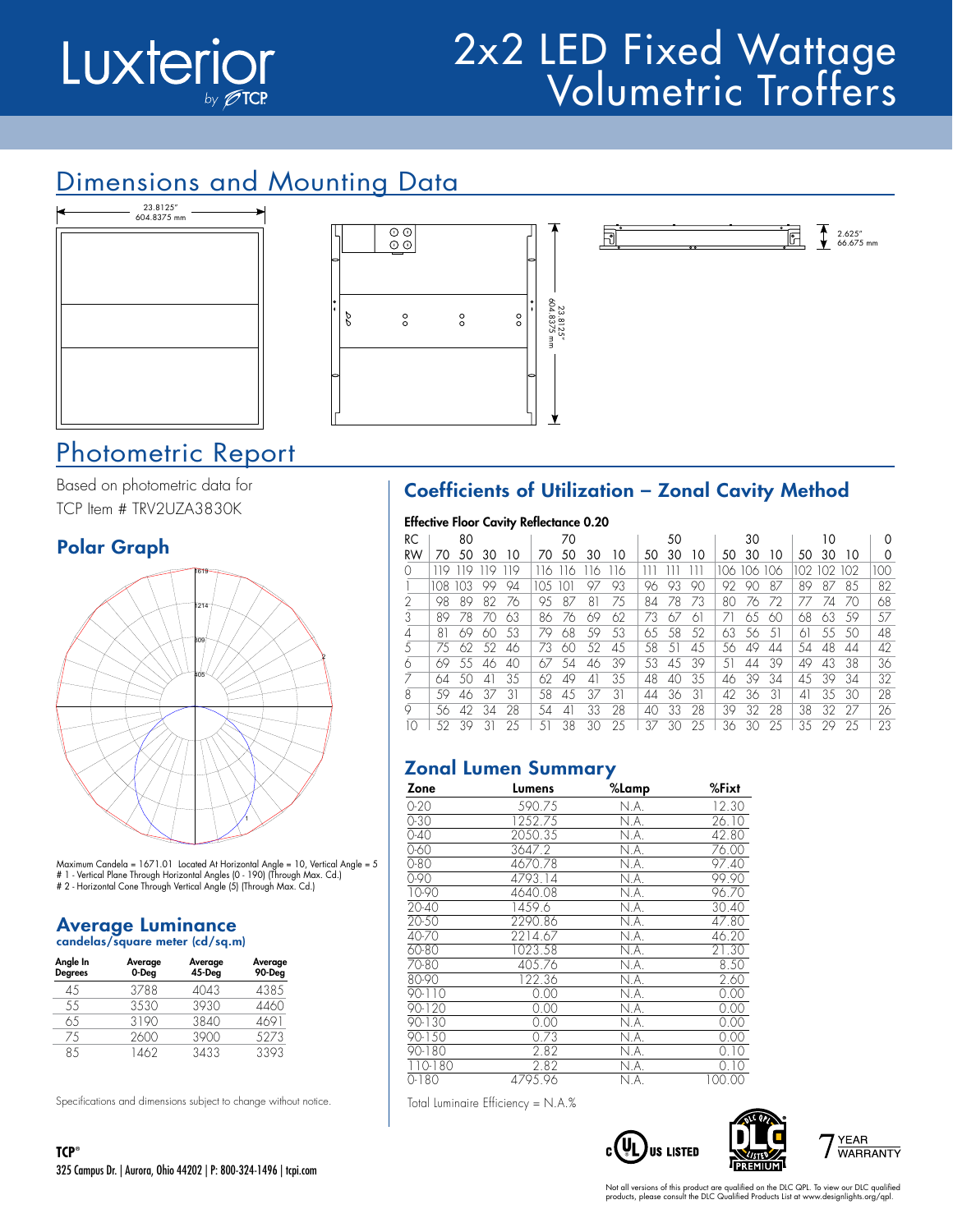# Luxterior

### **2x4 LLD Lixed Wandye** 2x4 LED Fixed Wattage Volumetric Troffers

### **Applications**

The TCP LED Volumetric Luminaires are high efficiency alternatives to T5, T8 and T12 linear fluorescent troffers. Our intelligent high performance LED light engines and drivers deliver long life, consistent color, and superior lumen maintenance. Applications include offices, schools, retail locations, hospitals, and other T-grid ceilings.

### **Construction**

The TCP LED volumetric troffer is constructed of rugged cold-rolled steel, post painted with a highly diffuse white finish, and an acrylic diffuser. The housing is designed to mount in a variety of grid ceiling types.

### Electrical

All electrical components are cULus listed. TCP high efficiency drivers provide consistent power to ensure even lighting from the long life LEDs. Each driver is wattage selectable and paired with a high quality LED light engine to deliver long life and high quality light. Full range 0-10V dimming is optional.

### **Optics**

The acrylic diffuser conceals the LEDs while providing a highly diffuse, lowglare light. The smooth white reflector integrates into the diffuser creating soft illumination and distributing the light evenly in a wide pattern. The sloped design also softens the contrast between the luminaire and ceiling.



IC Rated RoHS Compliant DLC v5.0 Premium

### Listings Lumen Maintenance

UL/cUL Listed L90> 36,000 hours

## **Warranty**

Seven year limited warranty against defects in manufacturing.

### Catalog Ordering Matrix Example: TRV4UZD2330K

| <b>TRV</b>     |                    |                 | ZD                   |                                                                                      |                                                                  |                              |
|----------------|--------------------|-----------------|----------------------|--------------------------------------------------------------------------------------|------------------------------------------------------------------|------------------------------|
| <b>FAMILY</b>  | <b>SIZE</b>        | <b>VOLTAGE</b>  | <b>DIMMING</b>       | WATTAGE <sup>1,2,3</sup>                                                             | <b>COLOR</b><br><b>TEMPERATURE</b>                               | <b>OPTIONS</b>               |
| $TRY = Volume$ | $4 = 2' \times 4'$ | $U = 120V-277V$ | $ZD = 0.10V$ Dimming | $23 = 2600$ Lumens<br>$29 = 3200$ Lumens<br>$38 = 4200$ Lumens<br>$46 = 6000$ Lumens | $30K = 3000K$<br>$35K = 3500K$<br>$41K = 4100K$<br>$50K = 5000K$ | <b>EB</b> - Emergency Backup |

<sup>1</sup> Approximate lumen output. Actual performance may vary based on CCT, options selected and end user application.

<sup>2</sup> Actual wattage may differ by +/- 5%; when operating between 120-277V +/- 10%.

<sup>3</sup> 23W and 29W are permanently fixed; 38W is adjustable to 38W, 29W, or 23W

### Accessories:

| <b>Item Number</b> | <b>Description</b>                                        | <b>Item Number</b> | <b>Description</b>                                                   |
|--------------------|-----------------------------------------------------------|--------------------|----------------------------------------------------------------------|
| DTSK4              | SURFACE MOUNT KIT FOR 2X4 TROFFER (WHITE)   <b>DTFLK4</b> |                    | I RECESS MOUNT FLANGE KIT FOR 2X4 TROFFERS (<br>  and panels (White) |
| <b>YHANGER6PK</b>  | Y FIT CABIF HANGER 6 PACK                                 | <b>DRVEXTCABLE</b> | I 3FT DRIVER EXTENSION CABIE.                                        |

For the most up-to-date specs and

warranty information, please visit www.tcpi.com